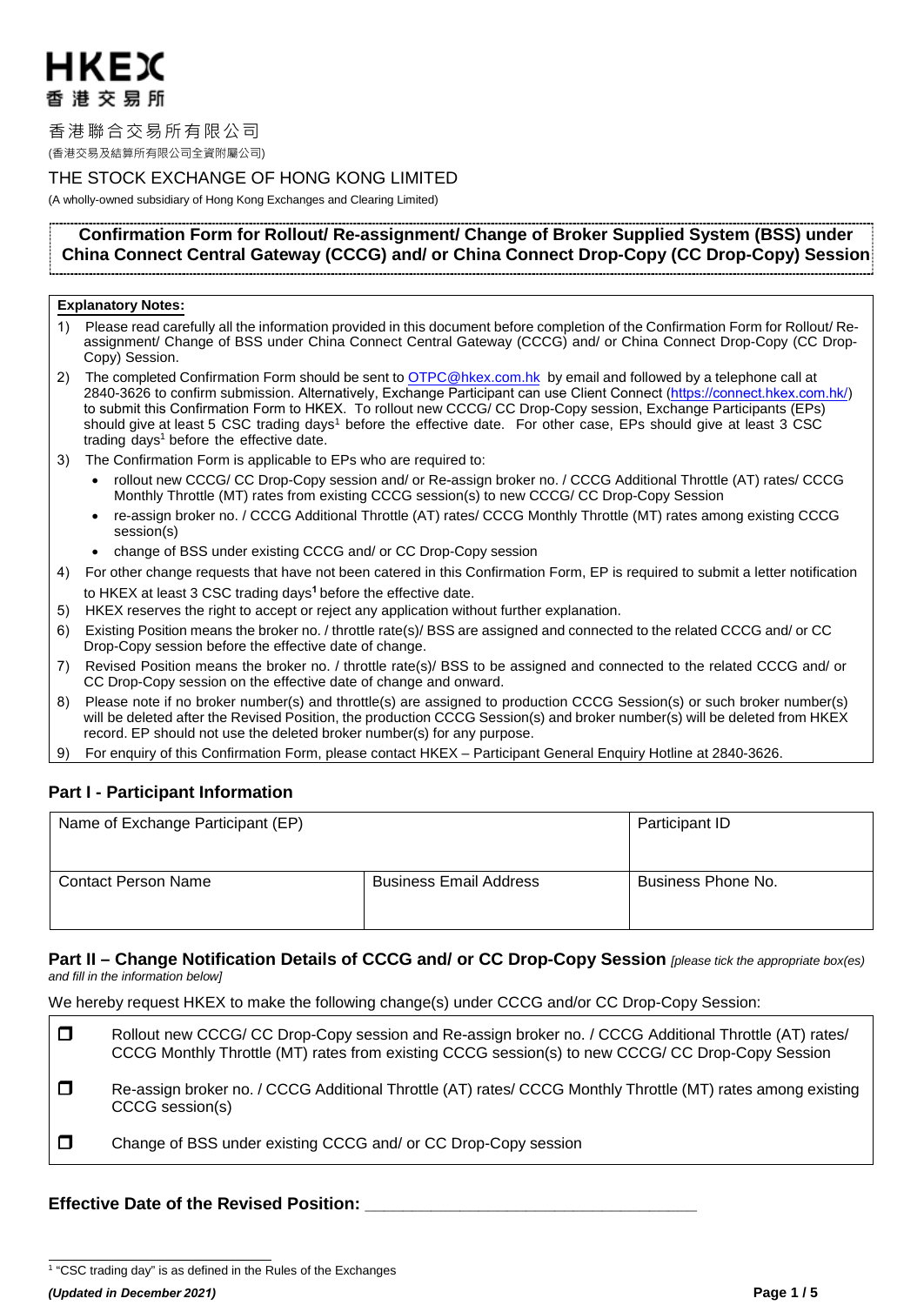1. **Rollout new CCCG/ CC Drop-Copy Session and Re-assign broker no. / CCCG Additional Throttle (AT) rates/ CCCG Monthly Throttle (MT) rates from existing CCCG session(s) to new CCCG/ CC Drop-Copy Session**

| <b>Existing Position of CCCG and/ or CC Drop-Copy Session [Before Rollout]</b> |                               |                                                           |                                         |                                                                          |                                                             |  |  |  |  |
|--------------------------------------------------------------------------------|-------------------------------|-----------------------------------------------------------|-----------------------------------------|--------------------------------------------------------------------------|-------------------------------------------------------------|--|--|--|--|
| <b>CCCG Comp ID</b>                                                            | <b>Session</b><br><b>Type</b> | Type of Drop-Copy<br><b>Service</b>                       | <b>Broker</b><br>No.<br><b>Assigned</b> | No.<br><b>of</b><br>CCCG<br><b>AT</b><br><b>Rates</b><br><b>Assigned</b> | No. of CCCG<br><b>MT</b><br><b>Rates</b><br><b>Assigned</b> |  |  |  |  |
| CO <sub>0</sub>                                                                | <b>Order Flow</b>             | N/A                                                       |                                         |                                                                          |                                                             |  |  |  |  |
| CO <sub>0</sub>                                                                | Order Flow                    | N/A                                                       |                                         |                                                                          |                                                             |  |  |  |  |
| CO <sub>0</sub>                                                                | <b>Order Flow</b>             | N/A                                                       |                                         |                                                                          |                                                             |  |  |  |  |
| CC <sub>0</sub>                                                                | Drop Copy                     | $\Box$<br>Orders & Trades<br>$\Box$<br><b>Trades Only</b> | N/A                                     | N/A                                                                      |                                                             |  |  |  |  |
| CC <sub>0</sub>                                                                | Drop Copy                     | Orders & Trades<br>$\Box$<br><b>Trades Only</b><br>$\Box$ | N/A                                     |                                                                          |                                                             |  |  |  |  |
| CC <sub>0</sub>                                                                | Drop Copy                     | Orders & Trades<br>$\Box$<br>$\Box$<br><b>Trades Only</b> |                                         | N/A                                                                      | N/A                                                         |  |  |  |  |
| Not Applicable<br>$\Box$                                                       |                               |                                                           |                                         |                                                                          |                                                             |  |  |  |  |

| Revised Position of CCCG and/ or CC Drop-Copy Session [After Rollout] |                               |                                                           |                                         |     |                                                             |  |  |
|-----------------------------------------------------------------------|-------------------------------|-----------------------------------------------------------|-----------------------------------------|-----|-------------------------------------------------------------|--|--|
| <b>CCCG Comp ID</b>                                                   | <b>Session</b><br><b>Type</b> | Type of Drop-Copy<br><b>Service</b>                       | <b>Broker</b><br>No.<br><b>Assigned</b> |     | No. of CCCG<br><b>MT</b><br><b>Rates</b><br><b>Assigned</b> |  |  |
| CO <sub>0</sub>                                                       | <b>Order Flow</b>             | N/A                                                       |                                         |     |                                                             |  |  |
| CO <sub>0</sub>                                                       | <b>Order Flow</b>             | N/A                                                       |                                         |     |                                                             |  |  |
| CO <sub>0</sub>                                                       | Order Flow                    | N/A                                                       |                                         |     |                                                             |  |  |
| CC <sub>0</sub>                                                       | Drop Copy                     | $\Box$<br>Orders & Trades<br><b>Trades Only</b><br>$\Box$ |                                         | N/A | N/A                                                         |  |  |
| CC <sub>0</sub>                                                       | Drop Copy                     | $\Box$<br>Orders & Trades<br><b>Trades Only</b><br>$\Box$ |                                         | N/A | N/A                                                         |  |  |
| CC <sub>0</sub>                                                       | Drop Copy                     | $\Box$<br>Orders & Trades<br><b>Trades Only</b><br>$\Box$ |                                         | N/A | N/A                                                         |  |  |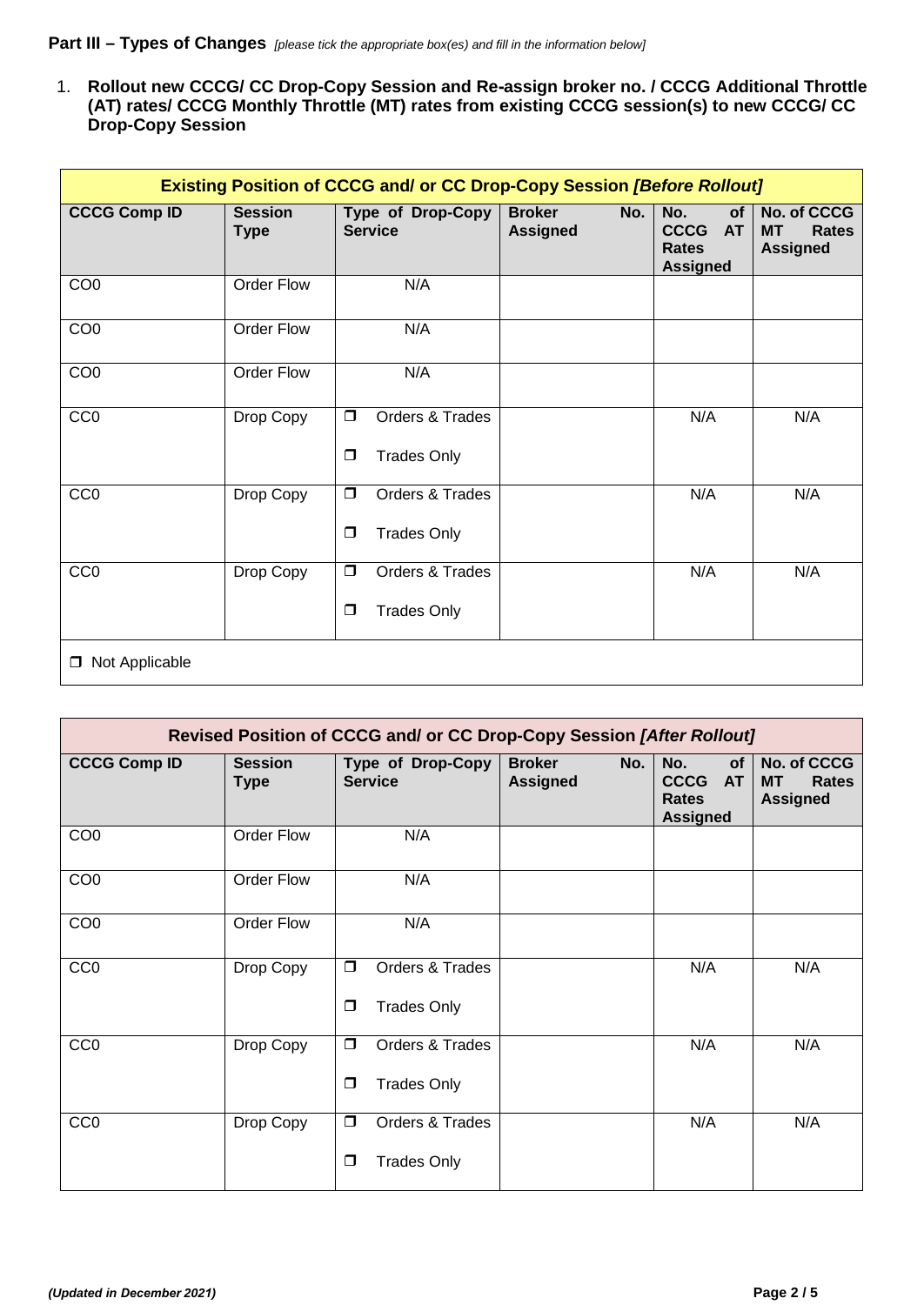**2. Re-assign broker no. / CCCG Additional Throttle (AT) rates/ CCCG Monthly Throttle (MT) rates among existing CCCG session(s)**

| <b>Existing Position of CCCG Session [Before Re-assignment]</b> |                     |                            |                                                      |                                                                                 |  |  |  |
|-----------------------------------------------------------------|---------------------|----------------------------|------------------------------------------------------|---------------------------------------------------------------------------------|--|--|--|
| <b>CCCG Comp ID</b>                                             | <b>Session Type</b> | <b>Broker No. Assigned</b> | No. of CCCG<br><b>Rates</b><br>AT<br><b>Assigned</b> | <b>CCCG</b><br>No.<br><b>of</b><br><b>MT</b><br><b>Rates</b><br><b>Assigned</b> |  |  |  |
| CO <sub>0</sub>                                                 | <b>Order Flow</b>   |                            |                                                      |                                                                                 |  |  |  |
| CO <sub>0</sub>                                                 | Order Flow          |                            |                                                      |                                                                                 |  |  |  |
| CO <sub>0</sub>                                                 | <b>Order Flow</b>   |                            |                                                      |                                                                                 |  |  |  |
| CO <sub>0</sub>                                                 | Order Flow          |                            |                                                      |                                                                                 |  |  |  |
| CO <sub>0</sub>                                                 | Order Flow          |                            |                                                      |                                                                                 |  |  |  |
| CO <sub>0</sub>                                                 | Order Flow          |                            |                                                      |                                                                                 |  |  |  |

| <b>Revised Position of CCCG Session [After Re-assignment]</b> |                     |                            |                                                             |                                                                       |  |  |  |
|---------------------------------------------------------------|---------------------|----------------------------|-------------------------------------------------------------|-----------------------------------------------------------------------|--|--|--|
| <b>CCCG Comp ID</b>                                           | <b>Session Type</b> | <b>Broker No. Assigned</b> | No. of CCCG<br><b>AT</b><br><b>Rates</b><br><b>Assigned</b> | <b>CCCG</b><br>No. of<br><b>MT</b><br><b>Rates</b><br><b>Assigned</b> |  |  |  |
| CO <sub>0</sub>                                               | <b>Order Flow</b>   |                            |                                                             |                                                                       |  |  |  |
| CO <sub>0</sub>                                               | Order Flow          |                            |                                                             |                                                                       |  |  |  |
| CO <sub>0</sub>                                               | <b>Order Flow</b>   |                            |                                                             |                                                                       |  |  |  |
| CO <sub>0</sub>                                               | Order Flow          |                            |                                                             |                                                                       |  |  |  |
| CO <sub>0</sub>                                               | <b>Order Flow</b>   |                            |                                                             |                                                                       |  |  |  |
| CO <sub>0</sub>                                               | <b>Order Flow</b>   |                            |                                                             |                                                                       |  |  |  |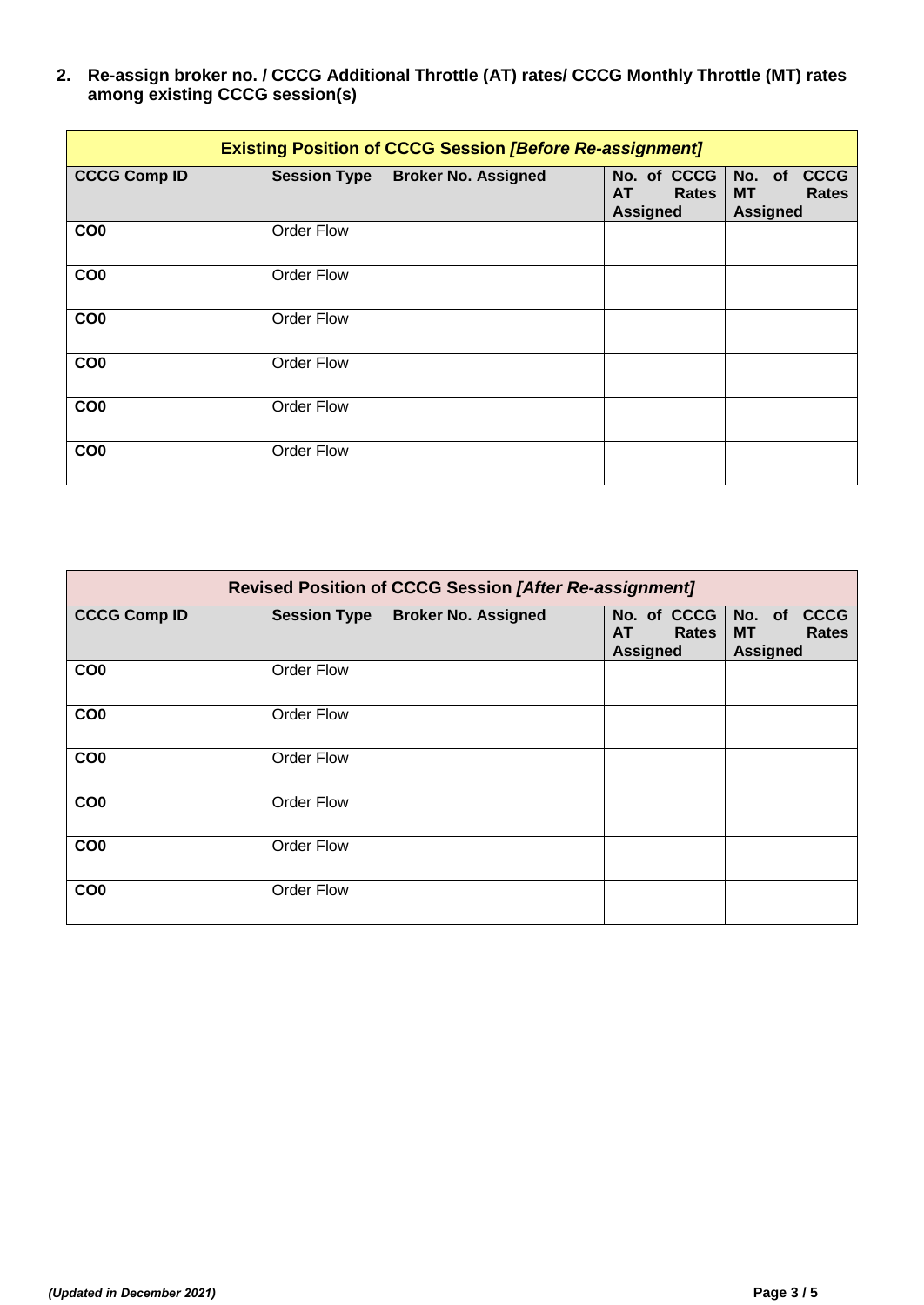# **3. Change of BSS under existing CCCG and/ or CC Drop-Copy session**

| Existing Position of CCCG and/ or CC Drop-Copy Session [Before Change of BSS] |                               |                                |                                                                   |                                     |  |  |  |
|-------------------------------------------------------------------------------|-------------------------------|--------------------------------|-------------------------------------------------------------------|-------------------------------------|--|--|--|
| <b>CCCG Comp ID</b>                                                           | <b>Session</b><br><b>Type</b> | <b>Protocol</b>                | <b>Name of BSS Vendor</b><br>Type of Drop-<br><b>Copy Service</b> | <b>BSS</b><br><b>Version</b><br>No. |  |  |  |
| CO <sub>0</sub>                                                               | Order<br><b>Flow</b>          | $\Box$ Binary<br>$\Box$ FIX    | N/A                                                               |                                     |  |  |  |
| CO <sub>0</sub>                                                               | Order<br>Flow                 | $\Box$ Binary<br>$\Box$ FIX    | N/A                                                               |                                     |  |  |  |
| <b>CC0</b>                                                                    | Drop<br>Copy                  | $\Box$ Binary<br>$\square$ FIX | $\Box$<br>&<br>Orders<br>Trades<br>$\Box$<br>Trades<br>Only       |                                     |  |  |  |
| <b>CCO</b>                                                                    | Drop<br>Copy                  | $\Box$ Binary<br>$\Box$ FIX    | $\Box$<br>Orders<br>&<br>Trades<br>$\Box$<br>Trades<br>Only       |                                     |  |  |  |

| Revised Position of CCCG and/ or CC Drop-Copy Session [After Change of BSS] |                               |                                |                  |                                                       |                           |                   |                |
|-----------------------------------------------------------------------------|-------------------------------|--------------------------------|------------------|-------------------------------------------------------|---------------------------|-------------------|----------------|
| <b>CCCG Comp ID</b>                                                         | <b>Session</b><br><b>Type</b> | Protocol                       |                  | Type of Drop-<br><b>Copy Service</b>                  | <b>Name of BSS Vendor</b> | <b>BSS</b><br>No. | <b>Version</b> |
| CO <sub>0</sub>                                                             | Order<br>Flow                 | $\Box$ Binary<br>$\square$ FIX | N/A              |                                                       |                           |                   |                |
| CO <sub>0</sub>                                                             | Order<br>Flow                 | $\Box$ Binary<br>$\square$ FIX | N/A              |                                                       |                           |                   |                |
| <b>CCO</b>                                                                  | Drop<br>Copy                  | $\Box$ Binary<br>$\square$ FIX | $\Box$<br>$\Box$ | Orders &<br><b>Trades</b><br><b>Trades</b><br>Only    |                           |                   |                |
| <b>CC0</b>                                                                  | Drop<br>Copy                  | $\Box$ Binary<br>$\square$ FIX | $\Box$<br>$\Box$ | Orders<br>&<br><b>Trades</b><br><b>Trades</b><br>Only |                           |                   |                |

*By signing below, we consent to the processing of personal data in accordance with the Privacy Policy Statement included in this form.*

Signature of Responsible Officer with Company Chop : Date :

Name of Responsible Officer : \_\_\_\_\_